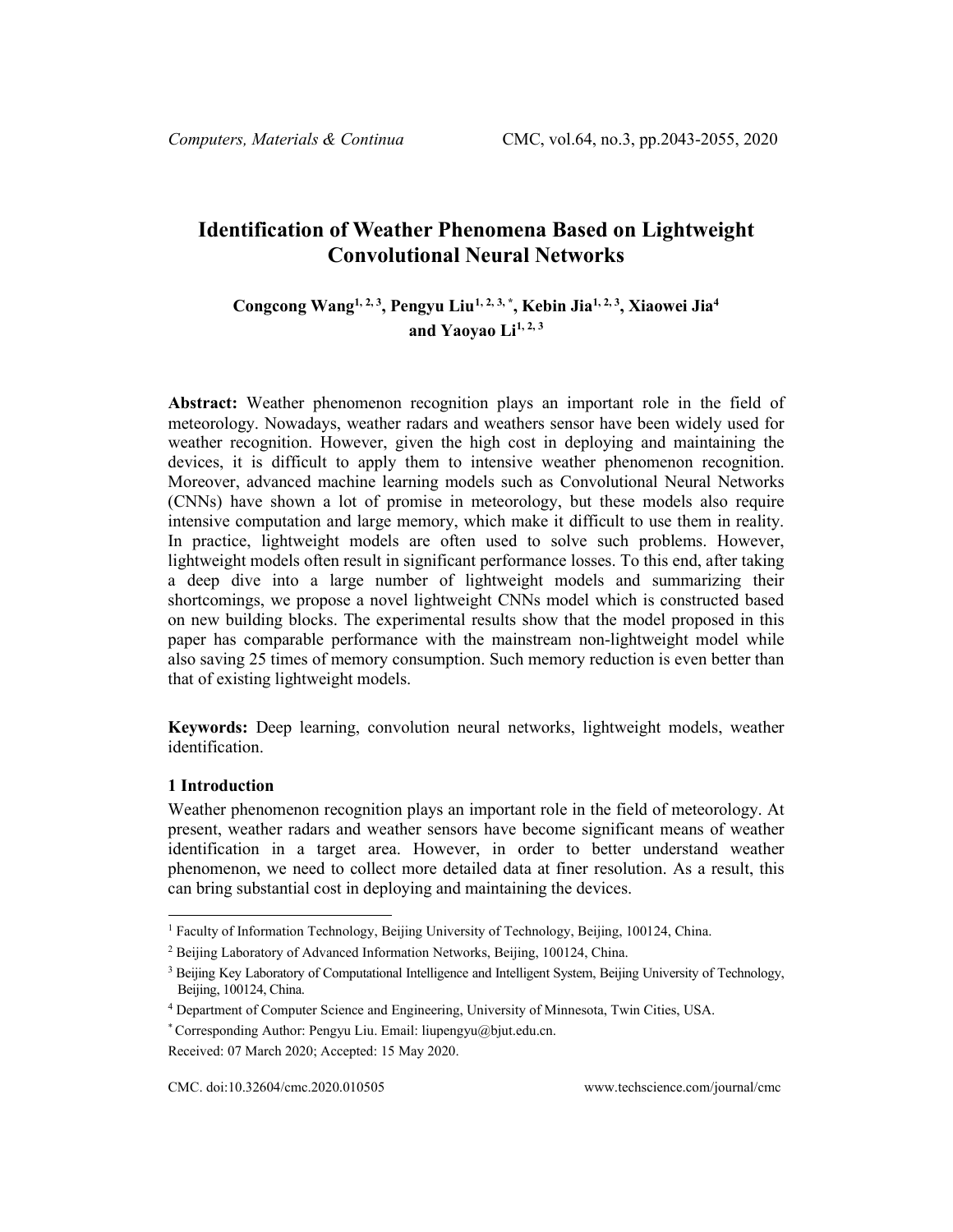In recent years, deep learning technology has affected many fields [Oh, Song, Kim et al. (2019); Yu, Liu, Wang et al. (2018); Guo, Chen and Qi (2019)]. In particular, convolutional neural networks (CNNs) have made remarkable achievements in a large number of challenging computer vision tasks [Zhang and Ma (2015)]. Modern neural network models have tens or even hundreds of millions of parameters [Wang, Zhang, Zhou et al. (2019)], which can improve the performance while greatly increasing the computation cost. For the above reasons, it is difficult to deploy these models to actual weather recognition devices. On the other hand, although some lightweight models can meet the computation requirements, they often result in significant performance degradation.

In this paper, we propose a lightweight model by stacking innovative building blocks. The model can be easily applied to small devices and implemented for intensive weather monitoring. Section 2 reviews prior research on weather phenomena identification. Section 3 describes the details of our method. Section 4 presents extensive experiment to demonstrate the model's performance. Section 5 concludes our work and discusses the potential future work.

### **2 Related work**

Different from ordinary images, weather images possess characteristics of high complexity and diversity, which bring difficulties to design proper feature extractor. Therefore, weather phenomenon identification has become a difficult problem in the field of computer vision [Lu, Lin, Jia et al. (2014)]. In order to recognize weather phenomena, some researchers adopt the traditional machine learning method. First, they segment the image and the region containing weather features only. Then, they use HOG, contrast and other features to design the classifier [Liu, Li and Wang (2017)]. However, this method requires fine image segmentation and preprocessing, which is difficult to be applied in practice. For example, weather phenomena that need to be identified sometimes occur in complex scenarios, where it is not feasible to segment weather phenomena.

Elhoseiny et al. [Elhoseiny, Huang and Elgammal (2015)] first used convolutional neural networks for weather phenomenon recognition. In this paper, a simple eight-layer convolutional neural network is constructed to identify cloudy and sunny weather phenomena. This method achieves high precision without manual feature extraction or complicated pre-processing. Since then, there have been a lot of studies using convolutional neural networks for weather recognition [An, Chen and Shin (2018)]. With the increasing depth of the network, the identifiable weather types and the identification accuracy are constantly improved.

However, more complex networks cause the difficulty in training. To train a convolutional neural network with hundreds of millions of parameters, we need at least a few hundred thousand images to avoid overfitting. To solve this problem, one approach is to adopt a transfer learning, which aims at training large models with less data by finetuning the models that have been trained on other data sets. In this way, it does solve some of the training difficulties, but such a large model is complicated to deploy. In addition, transfer learning largely limits the design of the model, making it difficult to transform the parts beyond the full connection layer to better fit the data.

Instead of employing more complex networks, some studies have focused on designing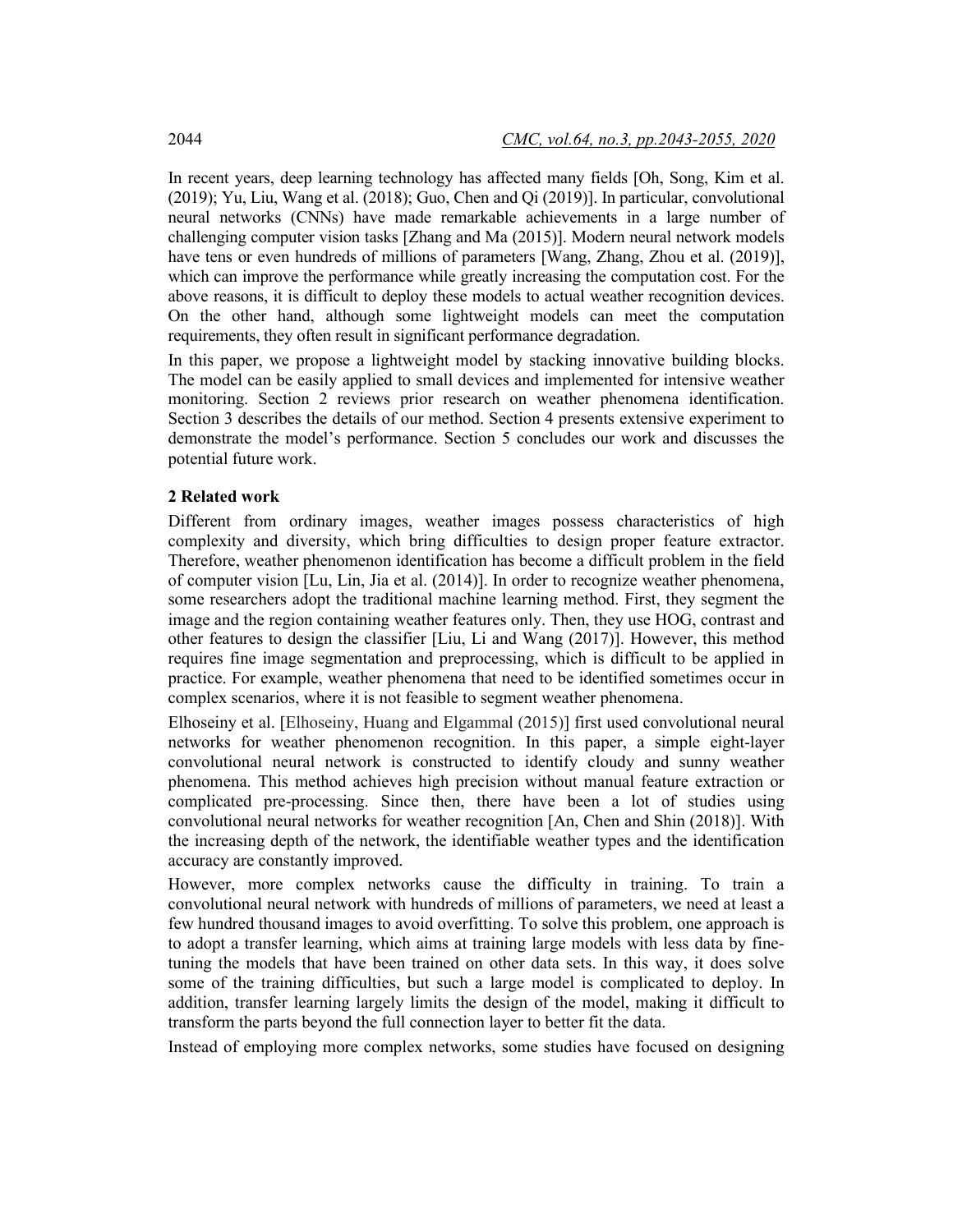lighter models to solve those problems, given the redundancy of convolutional neural networks [Li, Wang and Li (2019)]. There are two main ways to build a lightweight network. One is the  $1\times1$  convolution module for dimension reduction, which is largely used by SqueezeNet [Iandola, Han, Moskewicz et al. (2016)] to reduce the number of parameters in the model. The other is the depth-wise convolution, which is now an integral part of lightweight networks. MobileNetV1 [Howard, Zhu, Chen et al. (2017)], MobileNetV2 [Sandler, Howard, Zhu et al. (2018)], MobileNetV3 [Howard, Sandler, Chu et al. (2019)] and ShuffleNet [Zhang, Zhou, Lin et al. (2018)] make extensive use of such modules to reduce the redundancy of neural networks. In addition, there are other ways to reduce network redundancy, such as pruning [Han, Pool, Tran et al. (2015)], quantification [Jacob, Kligys, Chen et al. (2018)], knowledge distillation [Hinton, Vinyals and Dean (2015)], etc.

In this paper, we will investigate weather phenomenon recognition with the usage of lightweight networks. Most lightweight networks tend to produce lower accuracy. To this end, the proposed model leverages both the strengths of lightweight models in reducing computing consumption and the novel structure in advanced deep learning models to ensure the performance.

# **3 Method details**

This section will cover the specific model architecture and implementation details.

# *3.1 Depth-wise separable convolutions building block*

For building lightweight models, one common approach is to extract feature map with the usage of depth-wise convolution. Such models have far less parameters compared with the conventional convolution models and thus have lower operational cost.



**Figure 1:** Standard convolution and Depth-wise convolution

As can be seen in Fig. 1, in ordinary convolution, the computation of feature map requires convolutional operations with each convolution kernel, while in depth-wise convolution, each feature graph only needs convolutional operation with its corresponding convolution kernel. Assuming we are using a convolutional kernel of 3 by-3, this structure can reduce the number of parameters by about 60%.

An important factor in determining the performance of a network is its depth [He, Zhang, Ren et al. (2016)]. The increasing depth can cause the larger perceptive field of the network, which provides a better chance at extracting more abstract image features.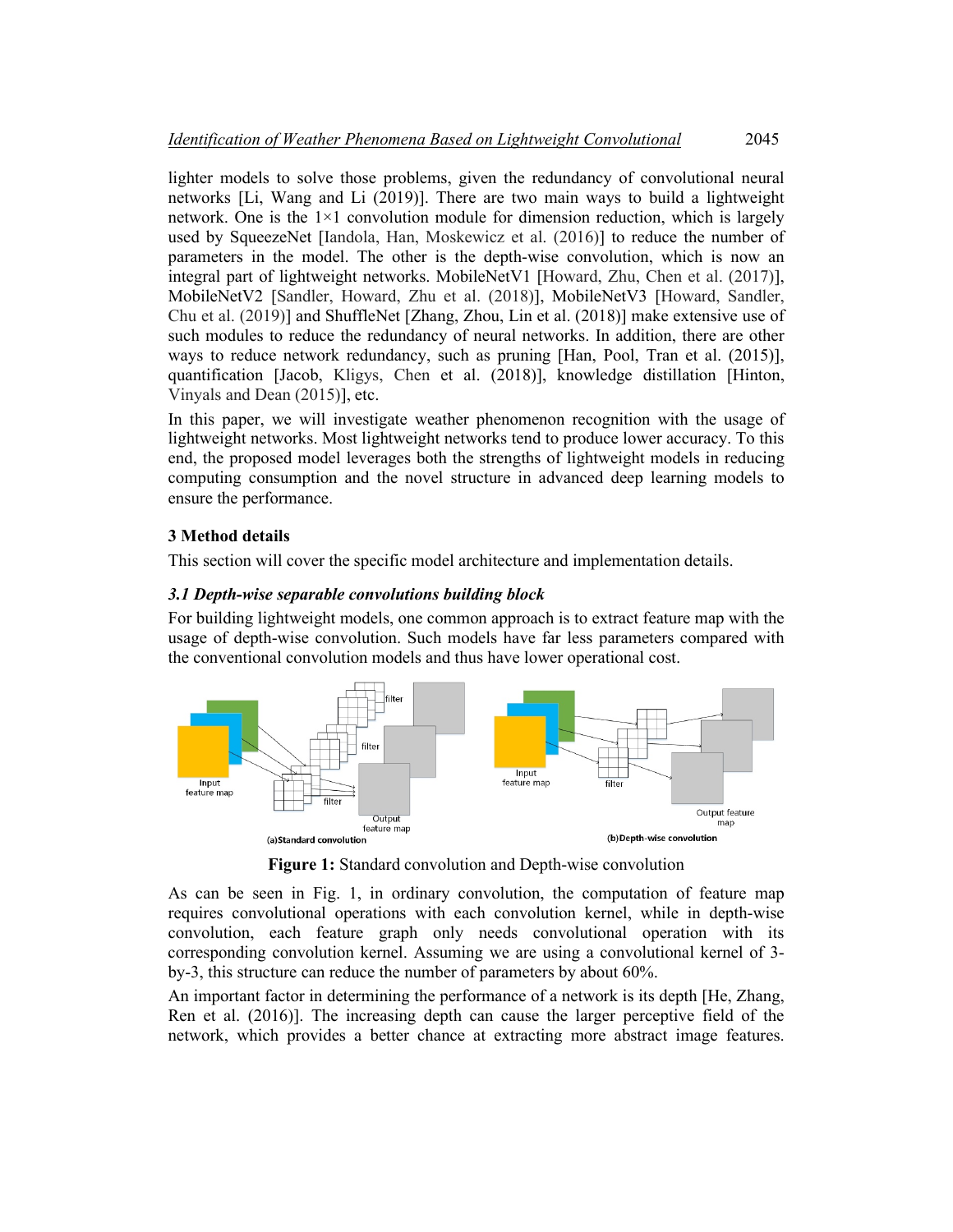Hence, we intend to use the depth-wise convolution to construct the building blocks shown in Fig. 2, and expand the depth of the network by stacking the building blocks, so as to improve the network performance.



**Figure 2:** The building blocks

# *3.2 Nonlinearities*

In order to obtain the nonlinear capability, the neural network model needs to add the nonlinear layer, also known as activation functions. The most widely used activation function is ReLU. An alternative to this is the swish [Ramachandran, Zoph and Le (2017)] activation function:

$$
swish\, x = x \cdot \sigma\big(x\big) \tag{1}
$$

Although the swish function has shown to outperform other activation functions (e.g., ReLU) in different test cases, the high complexity of the sigmoid operation makes it slow in computation. One solution is to replace sigmoid with an approximation of the sigmoid function. The final activation function is called the hard swish:

$$
hard \, swish = x \big( Re\,LU\big(x+3\big)\big) / 6 \tag{2}
$$

### *3.3 Channel attention*

To further improve the performance of the network, here we introduce a building block in the stacked layers. The existing convolution is carried out in two dimensions without considering the correlation between channels. Hu et al. [Hu, Shen and Sun (2018)] proposed a squeeze and excitation module (SE module) to model the correlation between channels, also known as the channel attention.



**Figure 3:** Squeeze and excitation

The structure of the module is shown in Fig. 3. Like an external module, the SE module assigns different weights to each channel of feature map, which is called channel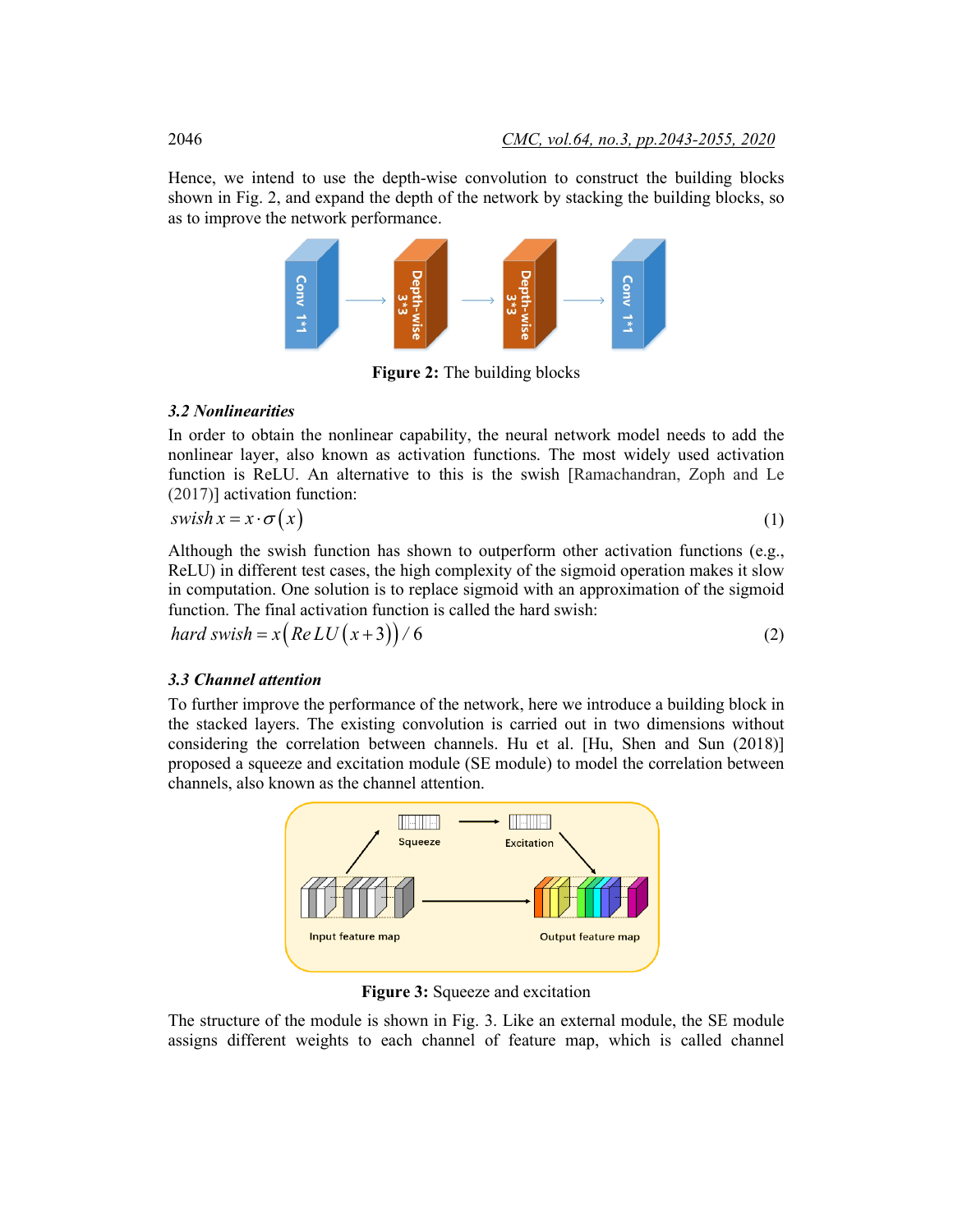attention. The details of this approach are as follows: the feature map is compressed through the global average pooling, so that each channel only retains an averaged value as its feature, that is, squeeze. Then we can generate the attention weight for each channel through another fully connected layer after the squeeze values. These attention weights (namely excitation) are multiplied with the input feature map at each channel to obtain the final output feature map. The resulting output feature map has the same dimension as the original feature graph. However, it has different weights assigned to different channels according to their importance. By employing the channel attention mechanism, the model is capable of identifying most relevant channels while filtering out redundant and trivial information from other channels, which helps boost the performance.

#### *3.4 Model architecture*

These structures are employed to rebuild the building blocks in Fig. 4.



**Figure 4:** New building blocks

The feature extraction part is mainly composed of two layers of convolution kernel of  $3\times3$ , and the convolution mode is depth-wise convolution. Non-linear relationships are captured more efficiently by stacking multiple convolutional layers in this model. Such capacity would directly impact the feature extraction performance.

Moreover, the feature extraction capacity of the neural network is positively correlated with the receptive field of neurons in the network. The convolution kernel of  $3\times3$  in two layers has the same receptive field as the convolution kernel of  $5\times 5$  in one layer:

$$
RF_{l+1} = RF_l + (k\_size_{l+1} - 1) * f\_stride_l
$$
\n(3)

*RF* refers to receptive field, *k size* refers to the size of convolution kernel, *f stride* refers to the convolution stride.

Since depth-wise separable convolution is widely used in the model, a convolution kernel of  $1\times1$  is set to change the network width to improve the performance of the model.

The nonlinear part uses the hard swish and adds a BN layer to make the network easier to converge. At the bottom of the model is an SE module with skip connect.

The detailed model structure is shown in Tab. 1. Input denotes the input feature map's size, Operator denotes the function unit, E-size denotes the expand size in building blocks, #out denotes the number of output channels, and Stride denotes the step length of convolution. The performance of the network is demonstrated in the experimental section.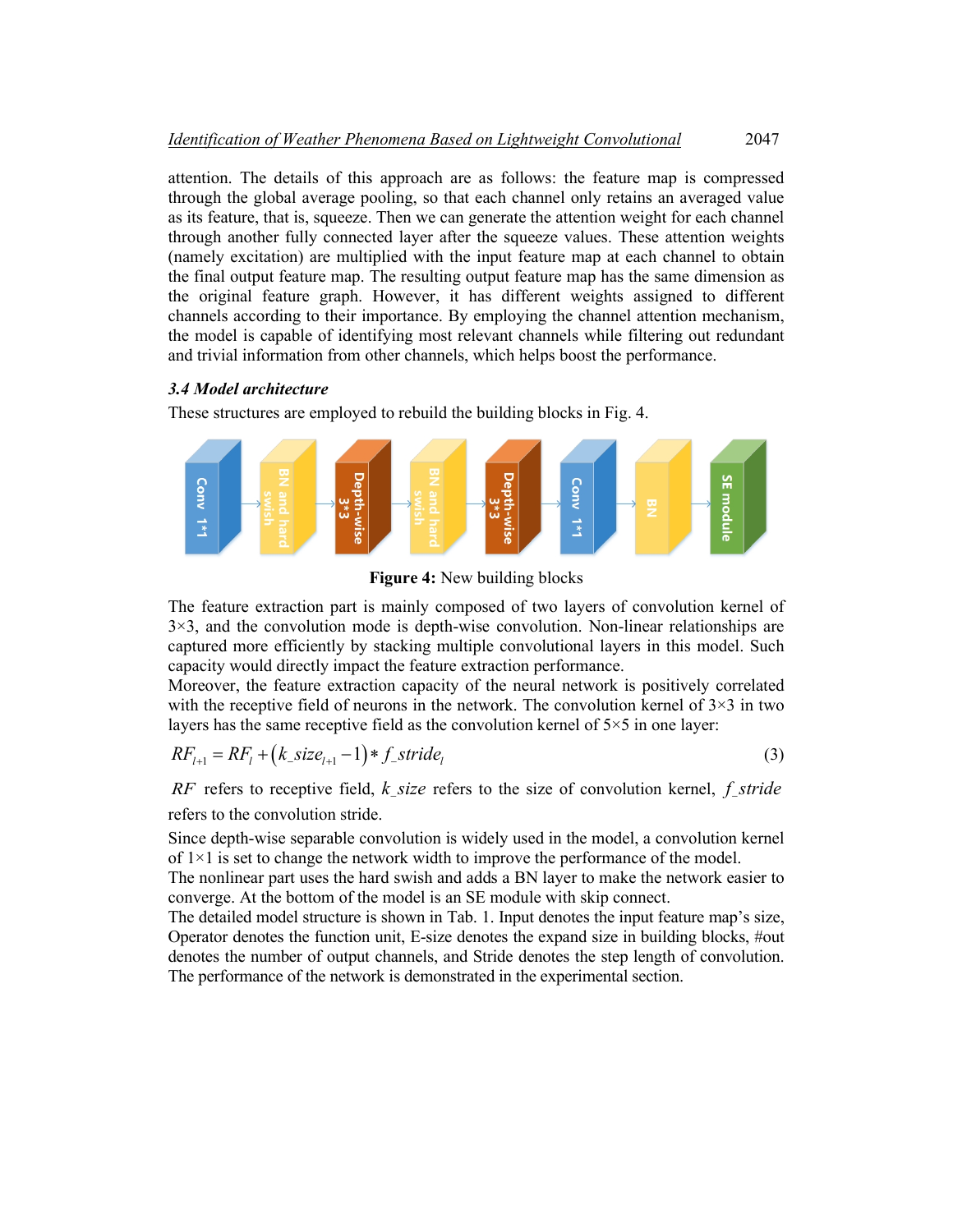| Input               | Operator     | E-size | $\#$ out | <b>Stride</b>  |
|---------------------|--------------|--------|----------|----------------|
| $224^2 \times 3$    | conv2d       |        | 8        | 2              |
| $112^2 \times 8$    | <b>block</b> | 16     | 12       | 2              |
| $56^2 \times 12$    | block        | 24     | 18       | 1              |
| $56^{2} \times 18$  | block        | 36     | 24       | 2              |
| $28^2 \times 24$    | block        | 48     | 32       | 1              |
| $28^{2} \times 32$  | block        | 64     | 48       | $\mathfrak{D}$ |
| $14^{2} \times 48$  | block        | 96     | 96       | 1              |
| $14^{2} \times 96$  | conv2d       |        | 364      | 1              |
| $14^{2} \times 364$ | pool         |        |          | 1              |
| $1^{2} \times 364$  | Fc           |        | 6        |                |

**Table 1:** Specification for the proposed model

### *3.5 Scaling*

Scaling up the model is a common way to achieve better accuracy while shrinking the model tends to save more computing resources. We define a width multiplier  $\alpha$  to scale the model. It will be shown in experiment section.

#### *3.6 Tricks*

Different training strategies have different effects on the model performance. Some work was unfairly compared with other state-of-the-art methods since the improvement were mainly from training tricks rather than methods themselves. We implement several useful training tricks for this task, which are discussed as follows.

#### *3.6.1 Label smoothing*

In image classification task, we usually use the one-hot form of label. Label smoothing is an improved form of one-hot label. It changes the one-hot label to:

$$
y_{is}^{i} = \begin{cases} 1 - \frac{N-1}{N} \varepsilon, & if \ i = y \\ \frac{\varepsilon}{N} & , \ otherwise \end{cases}
$$
 (4)

where  $\varepsilon$  is a small constant to encourage the model to be less confident on the training set. In this task,  $\varepsilon$  is set to be 0.1.

#### *3.6.2 Learning schedular*

The learning rate of the optimizer is critical to the model performance, and thus a good learning scheduler is extremely important. We use the warmup strategy to change the learning rate. We spent 10 epochs linearly increasing the learning rate from 3e-4 to 3e-3. Then, the learning rate is decayed to 3e-4 and 3e-5 at  $30<sup>th</sup>$  epoch and  $60<sup>th</sup>$  epoch respectively.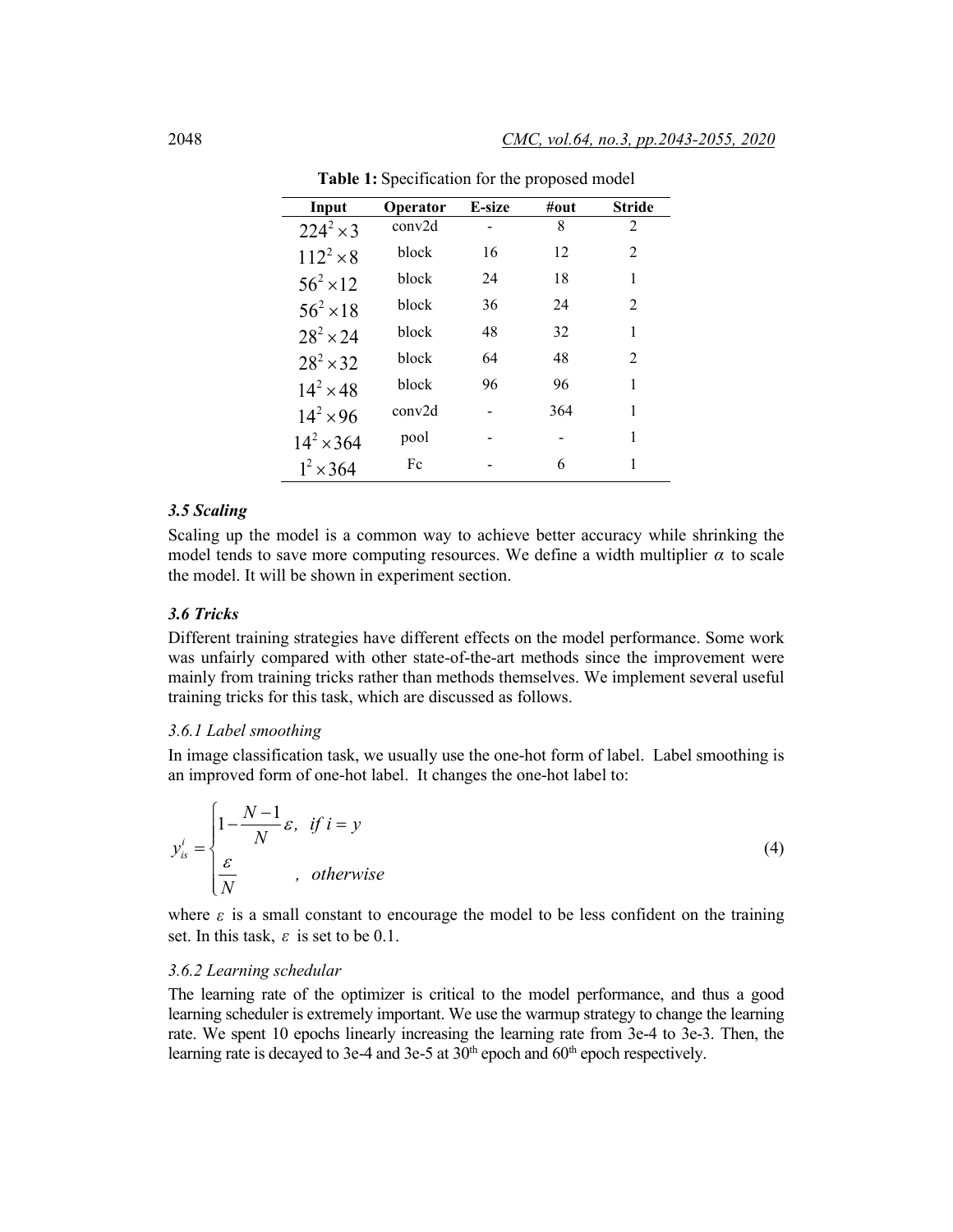# *3.6.3 Random erasing augmentation*

The traditional data augmentation includes random clipping, rotation and so on. Zhong et al. [Zhong, Zheng, Kang et al. (2017)] proposed a new data augmentation approach named as Random Erasing Augmentation. For weather images, local information is irrelevant compared with global information, and random erasers can effectively avoid overfitting. The effect of random erasing is shown in Fig. 5.



**Figure 5:** Random erasing augmentation

# **4 Experiment**

We compared the performance of mainstream models using migration learning with that of some lightweight models. The dataset and code are available at: https://github.com/guhuozhengling/lightweight-model-for-weather.

# *4.1 Datasets*

The experiment is conducted on two datasets, an open source dataset including four types of weather phenomena, which we called dataset four. Considering the lack of image types and high image recognition in the open source dataset, 12, 100 images were collected through the Internet, photography and academic exchanges. Then another dataset containing six weather phenomena including dew, freezing, haze, rain, dust and snow was constructed. Tab. 2 shows some information about this dataset.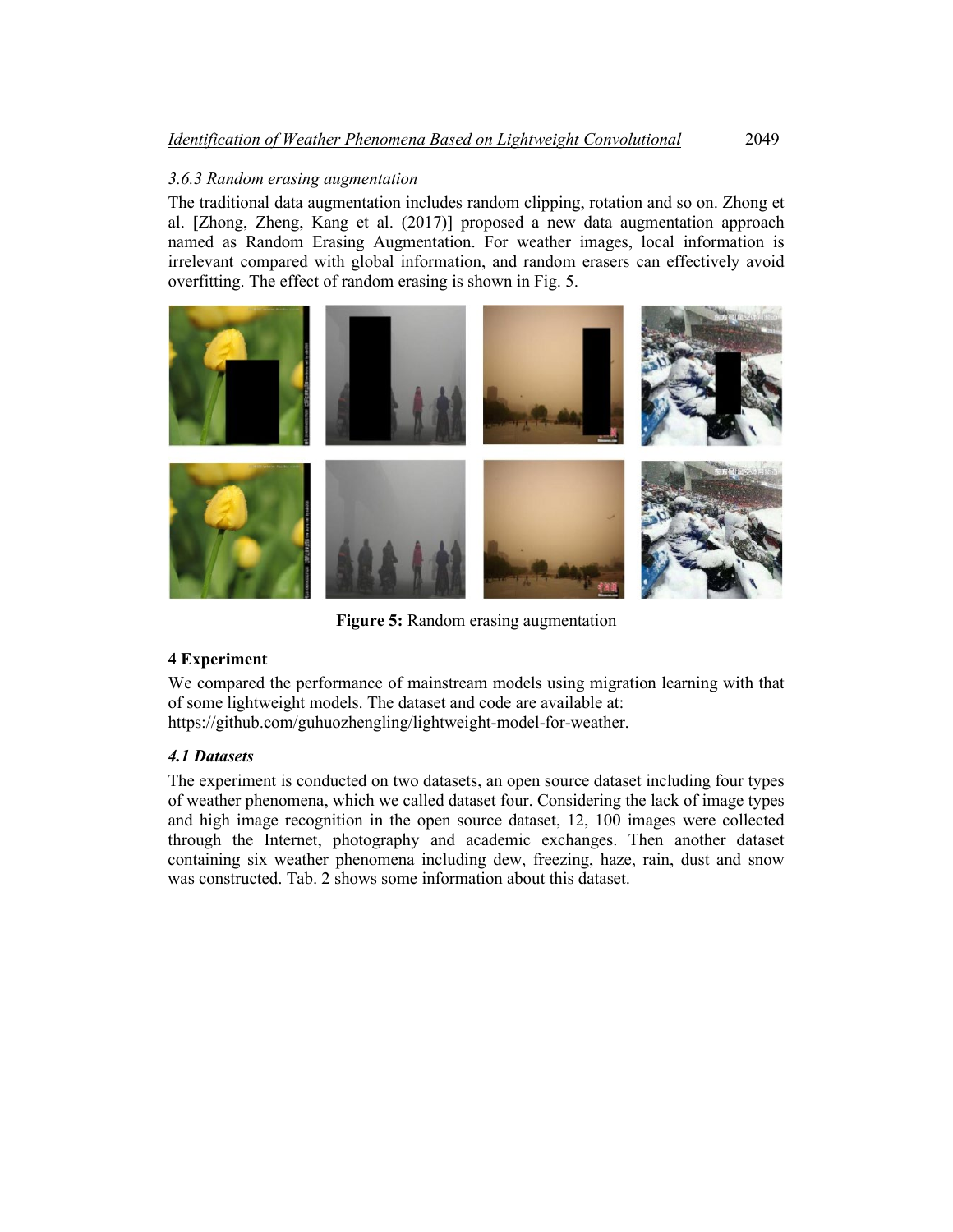### **Table 2:** The dataset information

## **Examples of different types of images**



dew: 1189, frozen: 660, haze: 3654, rain: 2061, dust: 1593, snow: 2934

## *4.2 Experiment settings*

In terms of data division, a fixed random seed was employed to randomly select 20% as the test set to ensure that the same data was used in each experiment. The experimental platform is Pytorch [Paszke, Gross, Massa et al. (2019)], the operating system is Ubuntu, and the hardware is Tesla V100.

In the setting of training parameters, the number of iterations is 100, and an early stop mechanism is set to avoid overfitting. The optimizer is Adam, the initial learning rate is 3e-4, and the batch size is 64.

Accuracy and memory usage were evaluated against the mainstream models using transfer learning Vgg16, Vgg19, Resnet152, Densenet201, InceptionV3, and the lightweight models Squeezenet, Shufflenet, Efficientnet, and MobilenetV1-V3.

#### *4.3 Experiment results*

Tabs. 3 and 4 show the performance comparison to the transfer learning models and some lightweight models respectively. Acc1 represents the accuracy on our dataset, and Acc2 represents the accuracy on the open source dataset. The performance is estimated by the accuracy and the video memory occupation. The higher the accuracy is, the less the video memory occupation is, and the better the performance of the model is.

It can be seen from the table that for transfer learning model, resnet152 achieves the best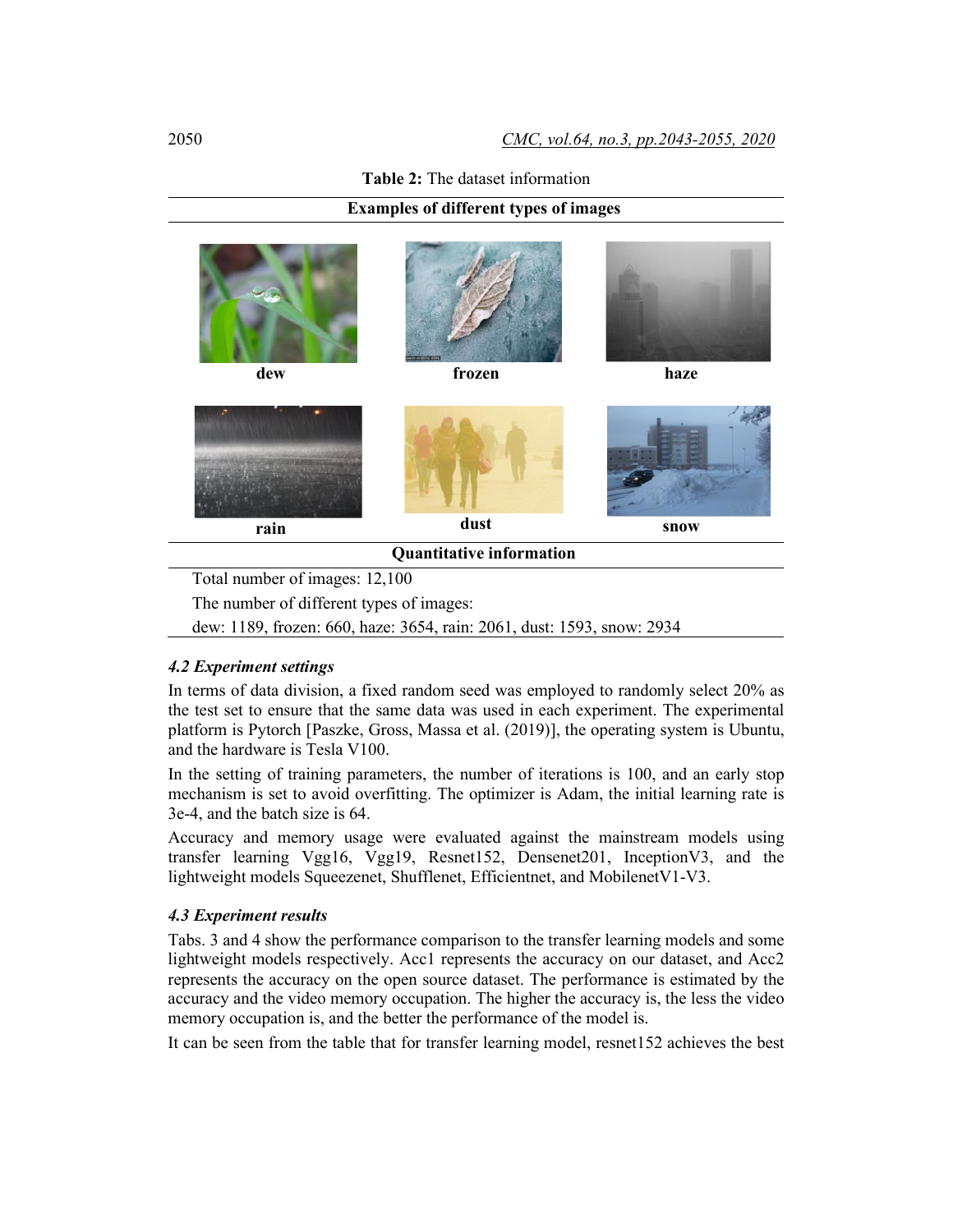accuracy in both datasets, but also occupies the most video memory. In comparison, the accuracy of the proposed model is 1.55% lower, but more than 25 video memory is saved. Our model is also the most competitive among the lightweight models.

Figs. 6 and 7 visually illustrate the performance of the different models on the two datasets. The horizontal axis represents the video memory occupation, and the vertical axis represents the accuracy. It can be seen that in both data sets, the proposed model is located at the upper left corner of the image. This shows that the proposed model is very competitive with other models in terms of performance.

| Model name      | <b>Acc1</b> | Acc2  | <b>Memory usage (MB)</b> |
|-----------------|-------------|-------|--------------------------|
| Inception V3    | 82.97       | 90.95 | 733.33                   |
| Resnet152       | 92.98       | 96.55 | 829.00                   |
| Densenet201     | 92.61       | 95.26 | 510.66                   |
| Vgg16           | 89.45       | 95.26 | 735.52                   |
| Vgg19           | 89.66       | 93.07 | 775.68                   |
| Proposed model  | 91.43       | 96.55 | 32.97                    |
| Performance gap | $-1.55$     | 0.00  | <b>25.14 times</b>       |

Table 3: Comparison with transfer learning models

| Model name        | Acc1  | Acc2  | <b>Memory usage (MB)</b> |
|-------------------|-------|-------|--------------------------|
| Squeezenet        | 72.97 | 89.66 | 92.62                    |
| <b>Shufflenet</b> | 89.53 | 95.19 | 60.71                    |
| Efficientnet-0    | 87.74 | 93.53 | 123.20                   |
| Efficientnet-1    | 87.00 | 90.95 | 175.33                   |
| Efficientnet-2    | 86.84 | 92.24 | 187.06                   |
| Efficientnet-3    | 87.08 | 93.97 | 250.01                   |
| MobilenetV3-large | 90.89 | 94.40 | 118.06                   |
| MobilenetV3-small | 90.47 | 93.53 | 40.35                    |
| Proposed model    | 91.43 | 96.55 | 32.97                    |

**Table 4:** Comparison with other lightweight models



**Figure 6:** Performance on our dataset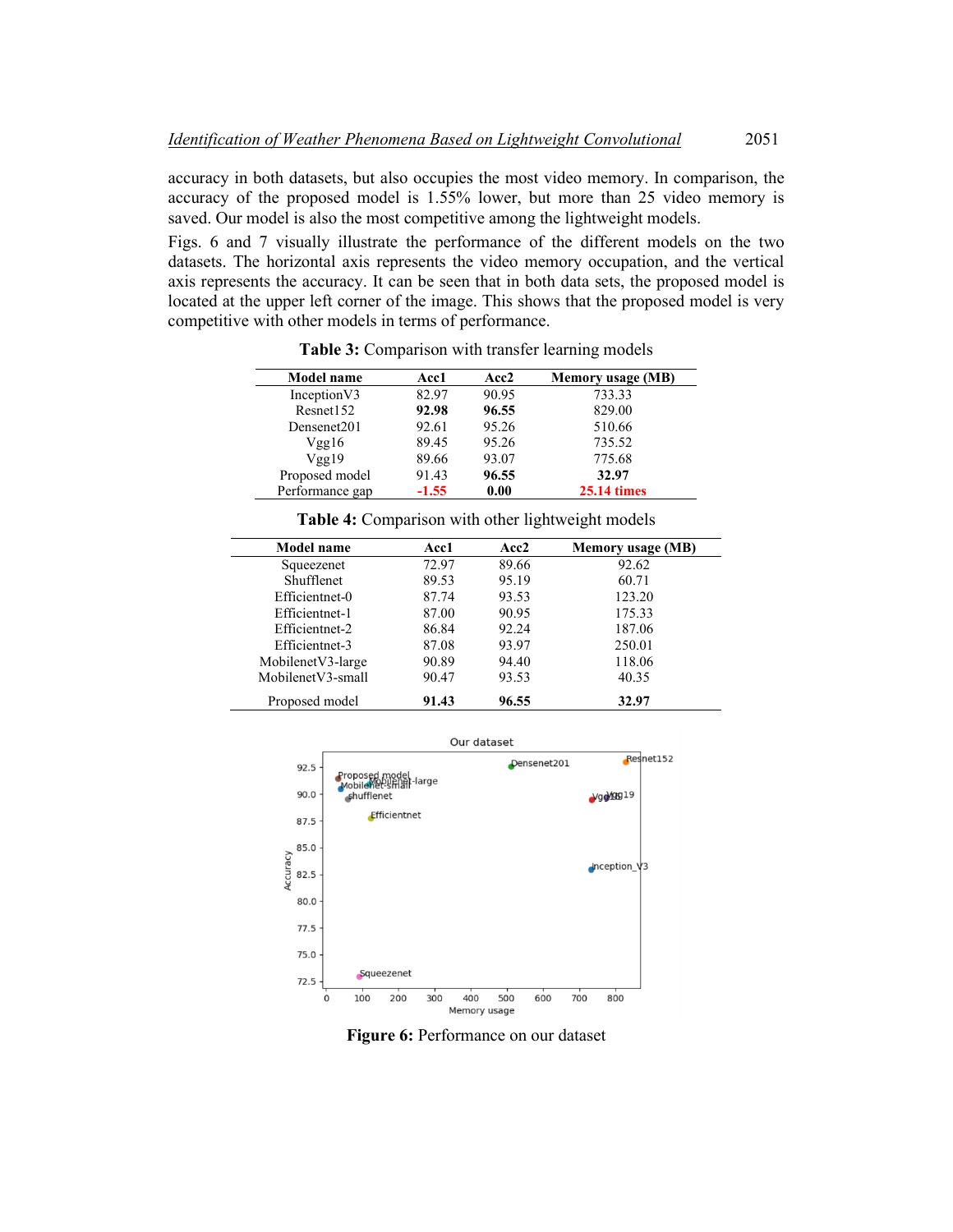

**Figure 7:** Performance on dataset four

# *4.4 Scaling*

In general, a wider model often leads to performance improvements. When the model needs to be migrated to another task or has different requirements on the computing power of the device, it is more convenient to adjust the width coefficient than to redesign the model. In our experiment, the performance was further improved when the proposed model width was extended to 2.5 times. In other words, if the computing power allowed, the accuracy could be improved by consuming more video memory. Note that this is only in this task. The width coefficient needs to be adjusted to the specific situation in other tasks.

#### *4.5 Ablation experiment*

In the experiments above, we employed the best network models and tricks. In this section, we will set up some comparative experiments to verify the benefit of each component used in our proposed method for the classification of weather images.

By employing the depth-wise convolution, the model has very small parameters. In addition to the redundancy of traditional convolution, the high accuracy of such a lightweight model is also due to the use of swish activation function and the integration of lightweight SE module. As shown in Tab. 5, swish activation function replaced with the ReLU activation function and the SE module was removed respectively. It can be seen that the accuracy has decreased to a certain extent, while the parameters have only a slight reduction or no change. Tab. 6 shows the role of tricks in training. The result of no tricks will be used as the baseline, and the accuracy will be improved after adding different tricks.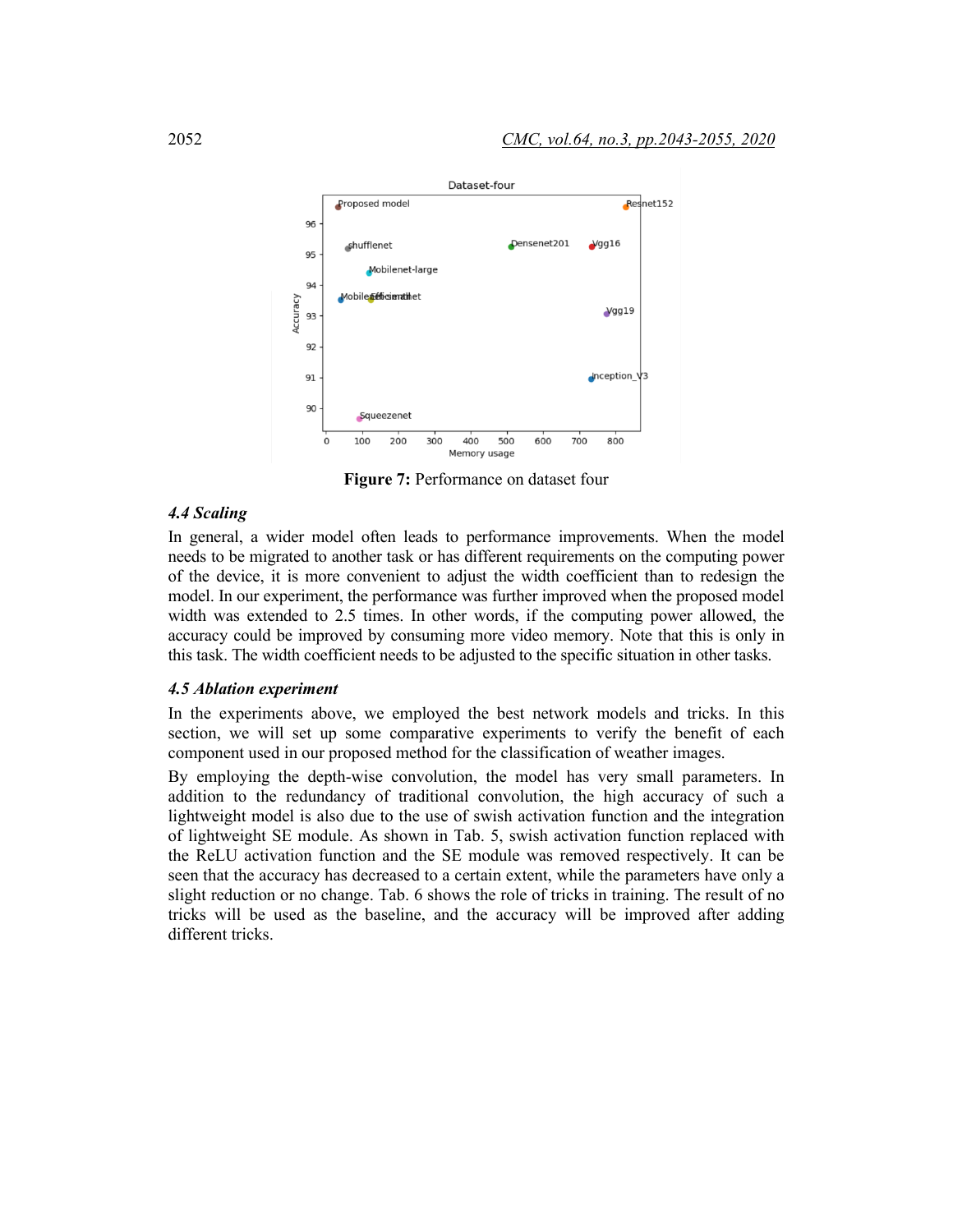| <b>Structure</b> | <b>Accuracy</b>                         | <b>Memory Usage (MB)</b> |
|------------------|-----------------------------------------|--------------------------|
| Without SE       | 90.65                                   | 31.66                    |
| Without Swish    | 90.88                                   | 32.97                    |
| Original         | 91.43                                   | 32.97                    |
|                  | Table 6: Comparison in different tricks |                          |
| Tricks           | Accuracy                                | <b>Promote</b>           |

Baseline 89.31 -

Add Label Smoothing 90.01 0.7 Add Schedular  $90.21$  0.2 Add Erasing 91.43 1.23

**Table 5:** Comparison in different structure

#### **5 Conclusions**

In this paper, a lightweight model is proposed for weather classification and a weather dataset is built. We have reviewed efficient structures and used them in our model. Through the experiment by our weather dataset, the proposed model can save 25 times memory usage comparing with the best transfer learning model with only 1.55% accuracy lost. Compared with other lightweight models, the proposed model achieves the optimal efficiency and accuracy. Also, proposed model performs equally well on other datasets. In addition, we have studied the scaling method that can easily expand the model to other tasks.

**Funding Statement:** This paper is supported by the following funds: National Key R & D Program of China (2018YFF01010100), National natural science foundation of China (61672064), Basic Research Program of Qinghai Province under Grants No. 2020-ZJ-709 and Advanced information network Beijing laboratory (PXM2019\_014204\_500029).

**Conflicts of Interest:** The authors declare that they have no conflicts of interest to report regarding the present study.

#### **References**

**An, J.; Chen, Y.; Shin, H.** (2018): Weather classification using convolutional neural networks. *International Symposium on Computers and Communications*, pp. 245-246.

**Elhoseiny, M.; Huang, S.; Elgammal, A.** (2015): Weather classification with deep convolutional neural networks. *International Conference on Image Processing*, pp. 3349-3353.

**Guo, Y.; Chen, L.; Qi, L.** (2019): R2N: a novel deep learning architecture for rain removal from single image. *Computers, Materials & Continua*, vol. 58, no. 3, pp. 829-843.

**Han, S.; Pool, J.; Tran, J.; Dally, W.** (2015): Learning both weights and connections for efficient neural network. *Advances in Neural Information Processing Systems*, pp.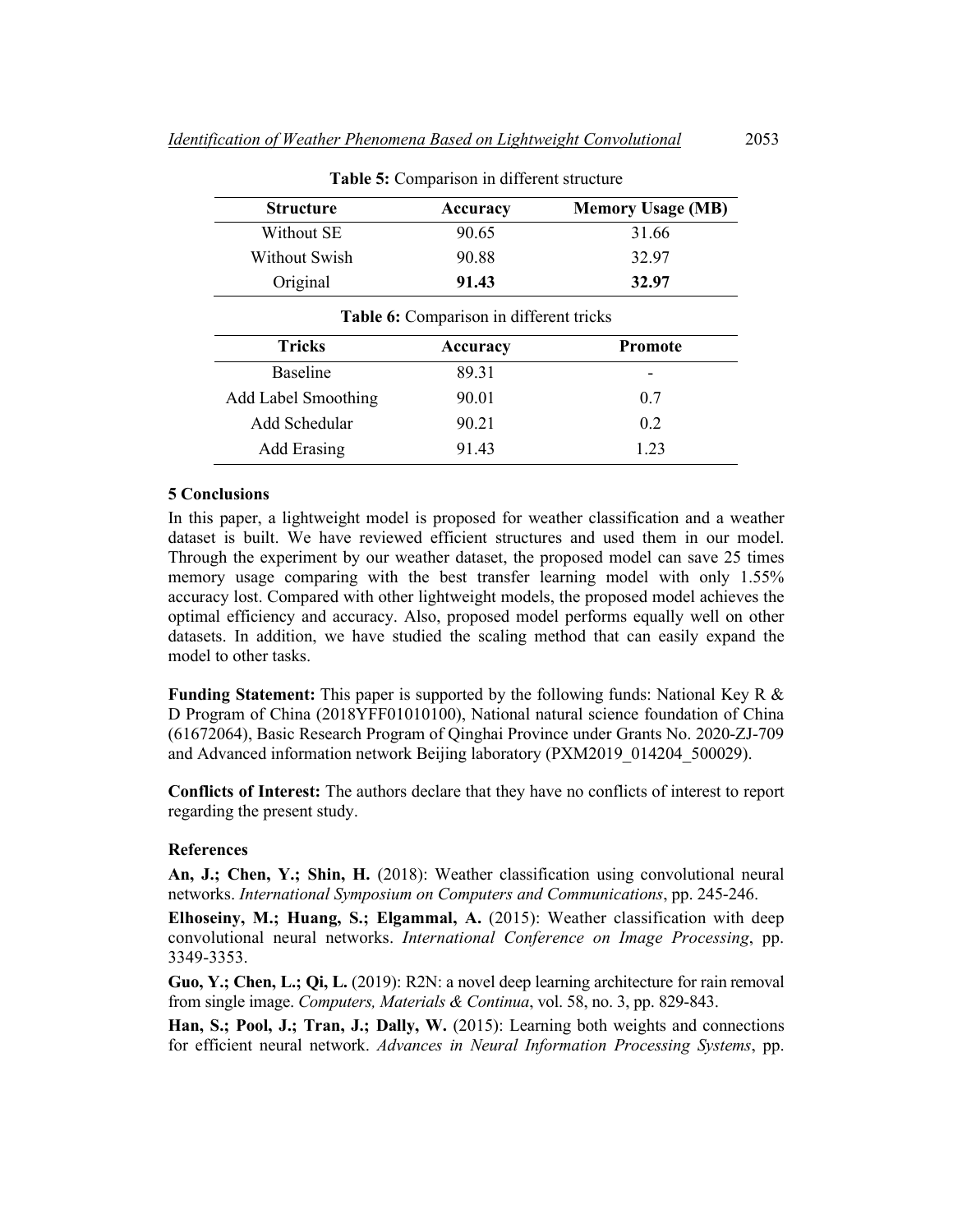1135-1143.

**He, K.; Zhang, X.; Ren, S.; Sun, J.** (2016): Deep residual learning for image recognition. *Proceedings of the IEEE Conference on Computer Vision and Pattern Recognition*, pp. 770-778.

**Hinton, G.; Vinyals, O.; Dean, J.** (2015): Distilling the knowledge in a neural network. arXiv:1503.02531.

**Howard, A. G.; Zhu, M.; Chen, B.; Kalenichenko, D.; Wang, W. et al.** (2017): Mobilenets: efficient convolutional neural networks for mobile vision applications. arXiv:*1704.04861*.

**Howard, A.; Sandler, M.; Chu, G.; Chen, L. C.; Chen, B. et al.** (2019): Searching for mobilenetv3. *Proceedings of the IEEE International Conference on Computer Vision*, pp. 1314-1324.

**Hu, J.; Shen, L.; Sun, G.** (2018): Squeeze-and-excitation networks. *Proceedings of the IEEE Conference on Computer Vision and Pattern Recognition*, pp. 7132-7141.

**Iandola, F. N.; Han, S.; Moskewicz, M. W.; Ashraf, K.; Dally, W. J. et al.** (2016): SqueezeNet: alexnet-level accuracy with 50x fewer parameters and <0.5 mb model size. arXiv:1602.07360.

**Jacob, B.; Kligys, S.; Chen, B.; Zhu, M.; Tang, M. et al.** (2018): Quantization and training of neural networks for efficient integer-arithmetic-only inference. *Proceedings of the IEEE Conference on Computer Vision and Pattern Recognition*, pp. 2704-2713.

**Li, Y.; Wang, Y.; Li, D.** (2019): Privacy-preserving lightweight face recognition. *Neurocomputing*, vol. 363, pp. 212-222.

Liu, Y.; Li, H.; Wang, M. (2017): Single image dehazing via large sky region segmentation and multiscale opening dark channel model. *IEEE Access*, vol. 5, pp. 8890-8903.

**Lu, C.; Lin, D.; Jia, J.; Tang, C. K.** (2014): Two-class weather classification. *Proceedings of the IEEE Conference on Computer Vision and Pattern Recognition*, pp. 3718-3725.

**Oh, B. D.; Song, H. J.; Kim, J. D.; Park, C. Y.; Kim, Y. S.** (2019): Predicting concentration of pm10 using optimal parameters of deep neural network. *Intelligent Automation and Soft Computing*, vol. 25, no. 2, pp. 343-350.

**Paszke, A.; Gross, S.; Massa, F.; Lerer, A.; Bradbury, J. et al.** (2019): Pytorch: an imperative style, high-performance deep learning library. *Advances in Neural Information Processing Systems*, pp. 8024-8035.

**Ramachandran, P.; Zoph, B.; Le, Q. V.** (2017): Searching for activation functions. arXiv:1710.05941.

**Sandler, M.; Howard, A.; Zhu, M.; Zhmoginov, A.; Chen, L. C.** (2018): Mobilenetv 2: inverted residuals and linear bottlenecks. *Proceedings of the IEEE Conference on Computer Vision and Pattern Recognition*, pp. 4510-4520.

**Wang, F.; Zhang, L. L.; Zhou, S. W.; Huang, Y. Y.** (2019): Neural network-based finite-time control of quantized stochastic nonlinear systems. *Neurocomputing*, vol. 362, pp. 195-202.